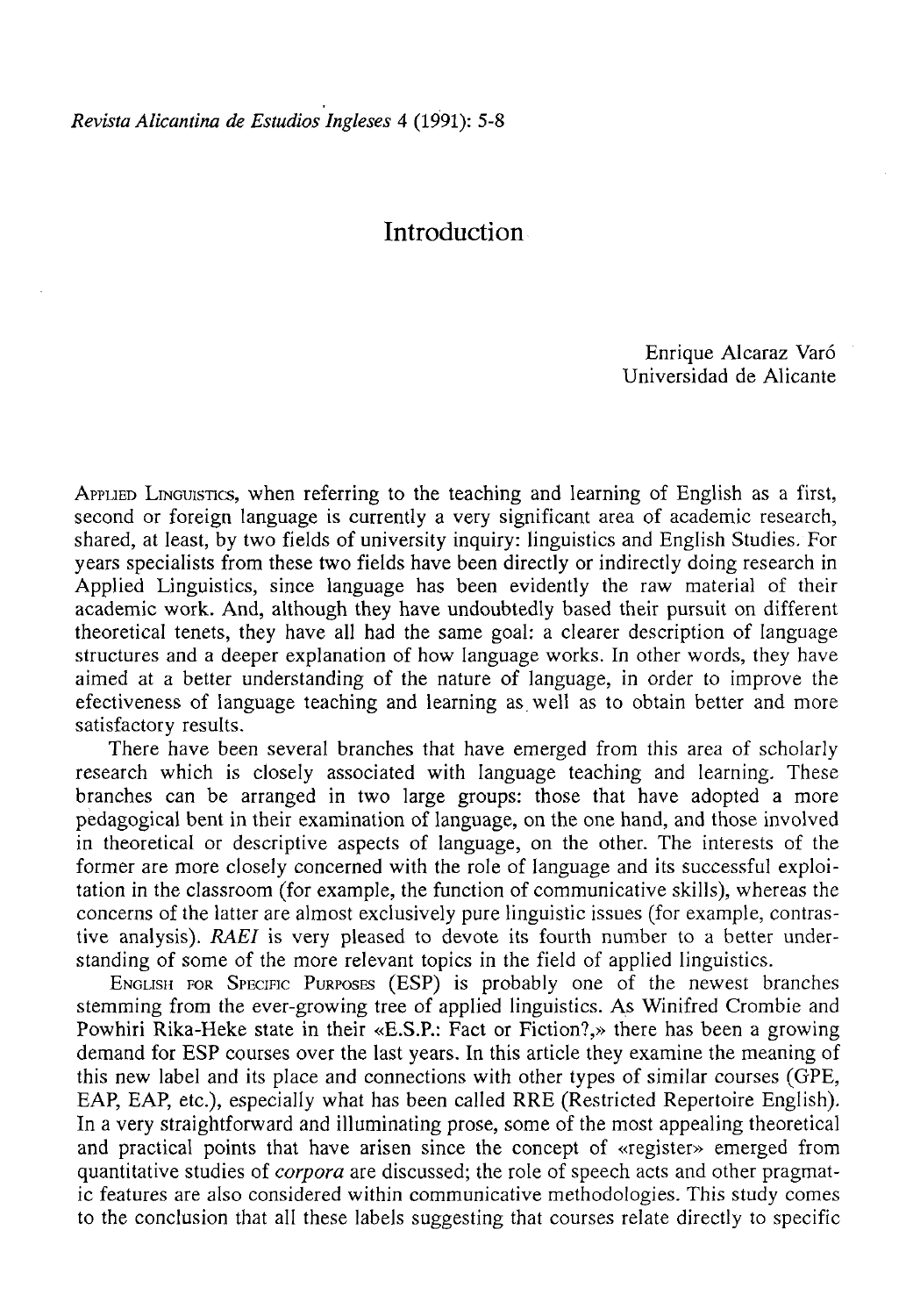or specifiable purposes, except in the case of RRE, are misleading and should therefore be abandoned.

ENGLISH LITERATURE AND LANGUAGE TEACHING have probably been the two most closely connected disciplines in University English Studies and in Applied Linguistics, since in the past a great many English courses used literary texts as their basic linguistic support. Two articles deal with the topic of literature and language teaching. Juan José Zaro Vera in his «Literature as Study and Resource: The Purposes of English Literature Teaching at University Level» elaborates on the possibility of achieving the two goals that the literary text offers the young scholar of English Studies: (a) a subject-matter to be studied as a cultural product and (b) a resource for language learning. Stylistics, however, emerges as a third conciliatory discipline spanning a gap between literary and linguistic objectives: the discovery of the role of linguistic devices in the global meaning of literary texts.

Jenny Elliott de Riverol advocates a similar line of pedagogical collaboration between literature and language teaching. In her «Literature in the Teaching of English as a Foreign Language,» she offers her personal experience gained from teaching English to adult Spanish speakers. Her article offers some practical hints concerned with classroom activities and the selection of literary material for teaching purposes.

Segmental phonetics and phonology is probably the linguistic component, along with syntax, that has received the greatest attention from linguists and language teachers since the advent of structuralism to language teaching. However, suprasegmental or PROSODIC PHONOLOGY, due to its intrinsic difficulty, has been dealt with more superficially, and in some cases it has been ignored or disregarded. In her «Stress and Rhythm in English,» María-Josep Solé concentrates on two phonological features, stress and rhythm, that give the word or group of words their overall shape, since their easy intelligibility will largely depend on their appropriate accentual and rhythmic pattern. In a quite comprehensive analysis of stress and rhythm, María-Josep Solé examines many of the linguistic factors affected by the influence of stress, such as the effeets of stress on segmental phonemes, the varieties of spoken English distinguished by stress, the influence of stress on morphological, syntactical and lexical variation, stress and meaning, the meaning of isochrony, etc. As she claims that, from a teaching point of view, assigning the right stress pattern at word and sentence level and learring to produce unstressed syllables is the most fruitful device for achieving adequate pronunciation of English, she advocates instilling into the students of English a sense of English rhythm. In order to attain this aim, she gives very useful hints for the practice of stress and rhythm.

CONTRASTIVE ANALYSIS has been a fruitful área of research applied to language teaching, and also to translation theory and practice, ever since it was inaugurated by the structuralists in the early sixties,' particularly after Robert Lado wrote his *Linguistics across Cultures.* The boom experienced by the generative paradigm over the last few decades has not at all meant a decline in this type of analysis. On the contrary, new paths have been opened thanks to the powerfu! theoretical support provided by this new paradigm. Two of the articles in this special is ,ue deal with contrastive analysis within the realm of generative grammar. In his «Reduction, Fusión and Raising in English and Spanish,» Francisco Garrudo examines, with clear illustrations, three syntactic problems which are very common in English but not so in Spanish: clause reduction (*Mary wants John to come)* clause fusión and raising *(She happened to see yoú)* and their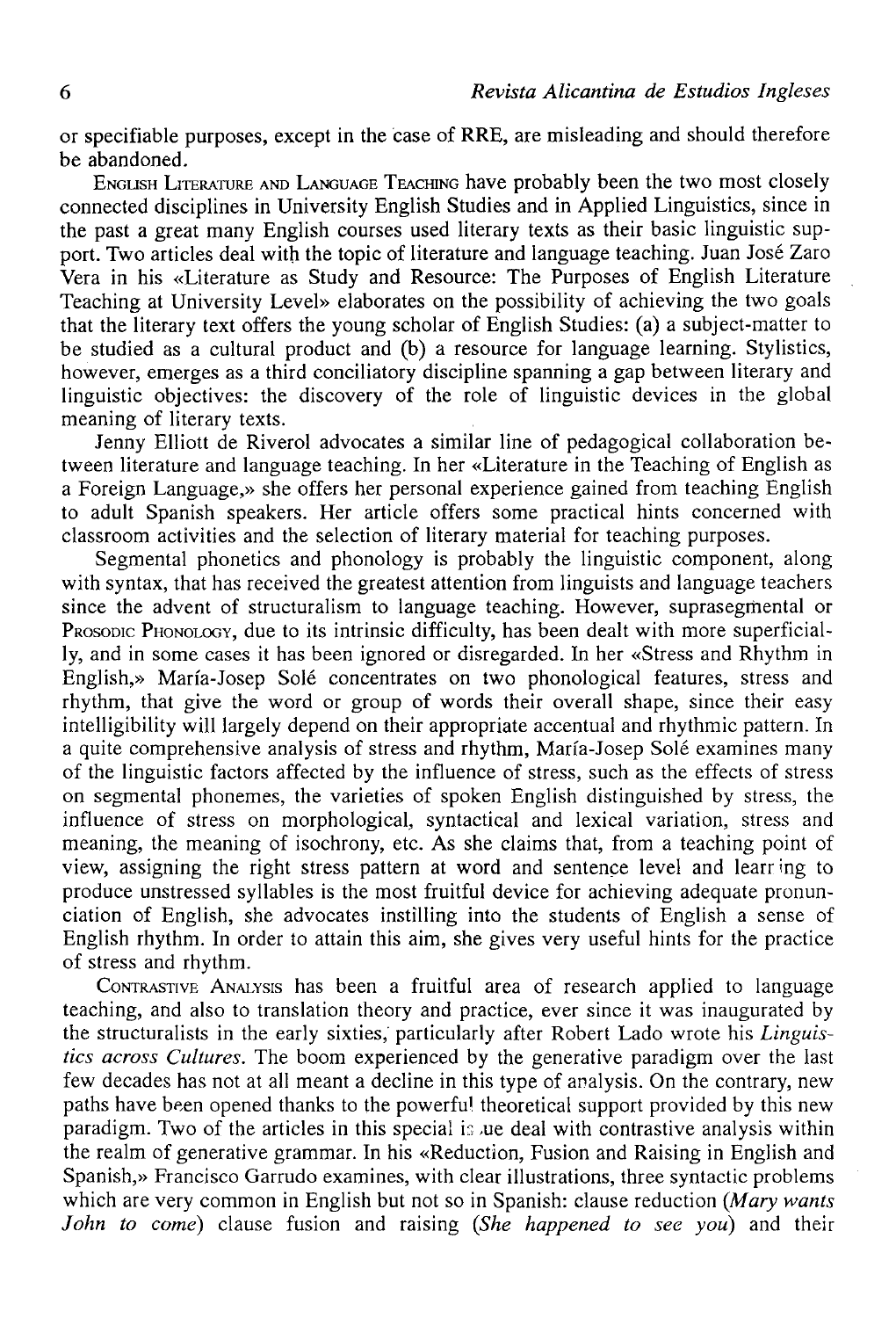implications for language teaching. On the other hand, Joaquín Domínguez in his «The Role of Morphology in the Process of Language Acquisition and Learning» tackles some of the many unsolved morphological problems in linguistic analysis. Domínguez supports the need for a deeper knowledge of the morphological rules and processes in order to reach a better understanding of the mechanisms of the human brain and of the strategies speakers use to increase their lexical capacity. In a section devoted to the role of morphology and the learning of an added language, he draws on an inquiry he carried out in the Escuela Oficial de Idiomas de Barcelona, in which some teaching aspects of lexical and morphological contrastive problems are discussed.

Within the structuralist paradigm, LISTENING COMPREHENSION was just a passive skill, that is, a second grade skill. This implied that its role in language learning (time allotted, number of techniques and exercises developed and used, etc.) was judged to be less relevant than other skills, like speaking, for example. A great deal of the research carried out in the generative paradigm, however, has stressed the primary function of listening in language learning. John Eastman's «Why Listening to English Is Difficult for Spanish Students» offers a clear and comprehensive treatment of this topic. His personal contribution examines not only the linguistic angles of this linguistic and communicative skill but its mental and learning factors as well. After the analysis of these linguistic and psychological factors, two thirds of the article is devoted to practical hints about the teaching of listening comprehension in the classroom.

The generative paradigm has also opened new avenues in a new line of research: language acquisition. Never before had there been so many hypotheses and theories expounded on the topic of LANGUAGE ACQUISITION from a linguistic point of view. The basic theories of the generative paradigm have provided solid support for the new hypothesis of language acquisition and have encouraged this line of research. The *language order hypothesis* is one of the many hypotheses developed within the realm of the generative paradigm. Ray Parker in his «Two Case Studies of Community Language Learning with Possible Implications for the Natural Order Hypothesis» examines the data generated by two experimental series of community language learning sessions. In the first place the article defines the concept of community language learning and the phases of the lessons of each of the case studies: the investment and the reflection phase. In each of the case studies, the description of the event, the analysis of the data and the functions found are presented and discussed. Finally, the author of this study assesses the light that this methodology can shed on the so-called 'natural route,' 'natural sequence' or 'natural order hypothesis' in language learning and language acquisition.

In the recent history of language teaching, COMMUNICATIVE METHODOLOGY is a rather new label. Aquilino Sánchez in his «Keys for an Investigation into the Origins of the Communicative Methodology in Language Teaching» clearly illustrates that most of the new methods are renderings or interpretations of deeply-rooted language teaching principies. Starting with an examination of the teaching scene, this study makes a critical survey of some of the recent ideas in language learning and language acquisition from a communicative point of view. He also analyses the contributions of autonomous iearning, that has arisen from the branch of pedagogical thought called progressivism, and of psycholinguistics. Using direct and unmistakeable terms, the author of this article concludes in his final paragraph that at the moment communicative methodology is a complex issue: scholars, textbook authors and teachers do not always mean the same